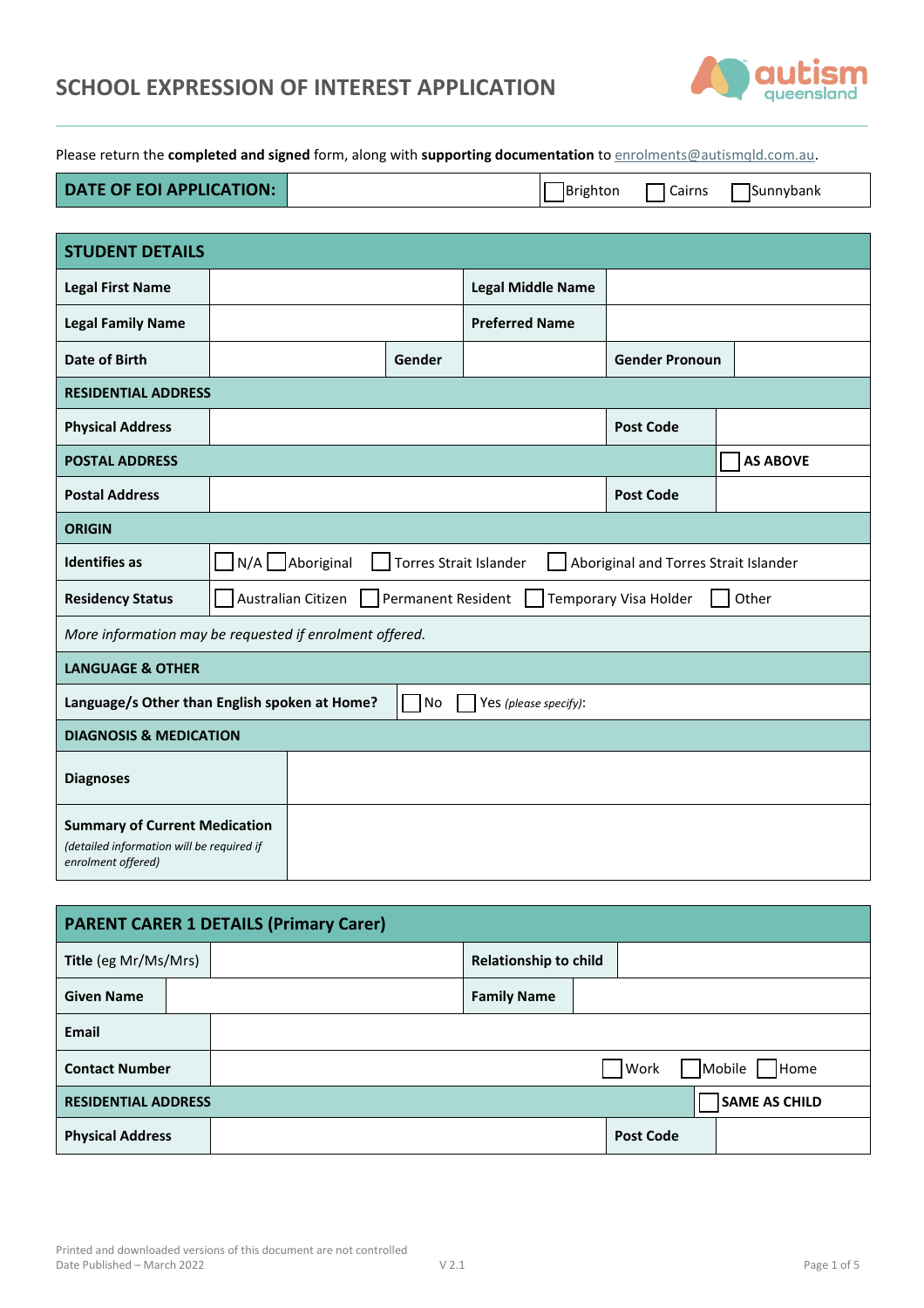# **SCHOOL EXPRESSION OF INTEREST APPLICATION**



| <b>PARENT CARER 2 DETAILS</b>                                                                                                                                                                                                                                                                                                                           |  |                                    |                     |  |        |                       |              |                              |  |      |                  |                      |  |
|---------------------------------------------------------------------------------------------------------------------------------------------------------------------------------------------------------------------------------------------------------------------------------------------------------------------------------------------------------|--|------------------------------------|---------------------|--|--------|-----------------------|--------------|------------------------------|--|------|------------------|----------------------|--|
| <b>Title</b> (eg Mr/Ms/Mrs)                                                                                                                                                                                                                                                                                                                             |  |                                    |                     |  |        |                       |              | <b>Relationship to child</b> |  |      |                  |                      |  |
| <b>Given Name</b>                                                                                                                                                                                                                                                                                                                                       |  |                                    |                     |  |        |                       |              | <b>Family Name</b>           |  |      |                  |                      |  |
| <b>Email</b>                                                                                                                                                                                                                                                                                                                                            |  |                                    |                     |  |        |                       |              |                              |  |      |                  |                      |  |
| <b>Contact Number</b>                                                                                                                                                                                                                                                                                                                                   |  |                                    |                     |  |        |                       |              |                              |  | Work |                  | Mobile<br>Home       |  |
| <b>RESIDENTIAL ADDRESS</b>                                                                                                                                                                                                                                                                                                                              |  |                                    |                     |  |        |                       |              |                              |  |      |                  | <b>SAME AS CHILD</b> |  |
| <b>Physical Address</b>                                                                                                                                                                                                                                                                                                                                 |  |                                    |                     |  |        |                       |              |                              |  |      | <b>Post Code</b> |                      |  |
|                                                                                                                                                                                                                                                                                                                                                         |  |                                    |                     |  |        |                       |              |                              |  |      |                  |                      |  |
| <b>FAMILY CIRCUMSTANCES</b>                                                                                                                                                                                                                                                                                                                             |  |                                    |                     |  |        |                       |              |                              |  |      |                  |                      |  |
| <b>Child Lives with</b>                                                                                                                                                                                                                                                                                                                                 |  |                                    | <b>Both Parents</b> |  | Mother | Father                |              | Other (please specify):      |  |      |                  |                      |  |
| Under the Child Protection Act 1999, when a Child Protection Order is approved by the Children's Court, the child is placed<br>in out-of-home care (OOHC). Out-of-home care includes short or long term placement with an approved kinship or foster<br>carer; in a supported independent living arrangement; in a safe house; and in residential care. |  |                                    |                     |  |        |                       |              |                              |  |      |                  |                      |  |
| Child in Out-Of-Home Care?                                                                                                                                                                                                                                                                                                                              |  | lNo<br>Yes (provide details below) |                     |  |        |                       |              |                              |  |      |                  |                      |  |
| <b>Commencement Date</b>                                                                                                                                                                                                                                                                                                                                |  | <b>End Date</b>                    |                     |  |        |                       |              |                              |  |      |                  |                      |  |
| <b>Child Safety Officer Name</b>                                                                                                                                                                                                                                                                                                                        |  |                                    |                     |  |        |                       | <b>Phone</b> |                              |  |      |                  |                      |  |
| <b>Other Court Orders?</b>                                                                                                                                                                                                                                                                                                                              |  |                                    | No                  |  |        | Yes (please specify): |              |                              |  |      |                  |                      |  |

**Commencement Date End Date End Date** 

| <b>CURRENT EDUCATION SETTING</b> |                                                    |                              |  |  |  |  |
|----------------------------------|----------------------------------------------------|------------------------------|--|--|--|--|
| <b>Name of School</b>            |                                                    | <b>Current Year Level</b>    |  |  |  |  |
| Principal                        |                                                    |                              |  |  |  |  |
|                                  | <b>Head of Special Education Services (HOSES):</b> |                              |  |  |  |  |
| <b>Class Teacher/s</b>           |                                                    |                              |  |  |  |  |
| <b>School Address</b>            |                                                    | <b>Post Code</b>             |  |  |  |  |
| Email                            |                                                    |                              |  |  |  |  |
| Phone                            |                                                    | <b>Permission to Contact</b> |  |  |  |  |

| <b>OTHER INFORMATION (HEALTH PROFESSIONALS)</b> |  |                              |          |                            |
|-------------------------------------------------|--|------------------------------|----------|----------------------------|
| <b>DOCTOR (GP)</b>                              |  |                              |          |                            |
| <b>Name</b>                                     |  | <b>Permission to Contact</b> |          | <b>I</b> Yes<br><b>INO</b> |
| <b>Address</b>                                  |  |                              | Postcode |                            |
| <b>Email</b>                                    |  | Phone                        |          |                            |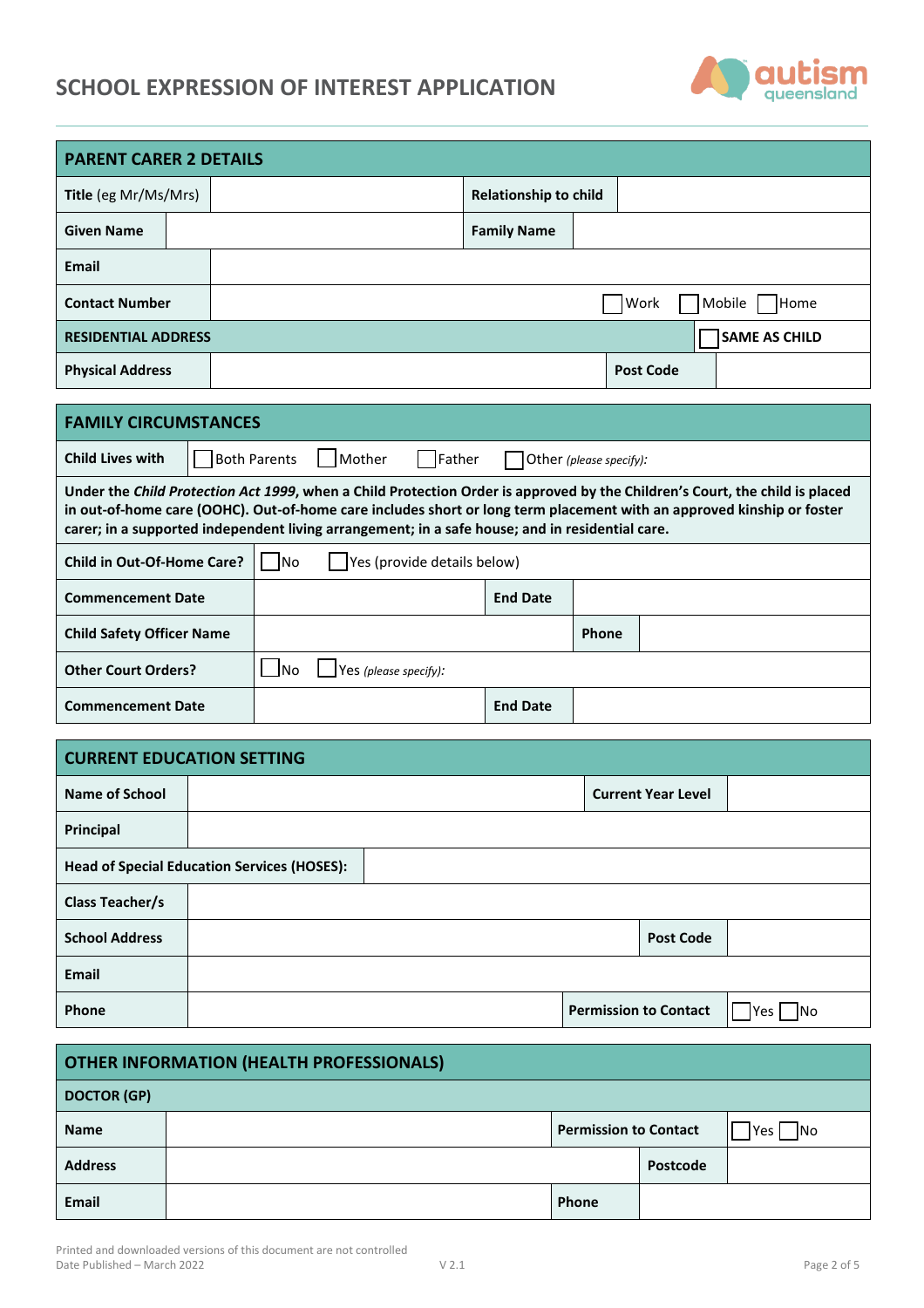## **SCHOOL EXPRESSION OF INTEREST APPLICATION**



| <b>OTHER INFORMATION (HEALTH PROFESSIONALS)</b> |  |                              |          |                         |
|-------------------------------------------------|--|------------------------------|----------|-------------------------|
| <b>PEDIATRICIAN</b>                             |  |                              |          |                         |
| <b>Name</b>                                     |  | <b>Permission to Contact</b> |          | $Yes$ No                |
| <b>Address</b>                                  |  |                              | Postcode |                         |
| Email                                           |  | Phone                        |          |                         |
| <b>PSYCHOLOGIST</b>                             |  |                              |          |                         |
| <b>Name</b>                                     |  | <b>Permission to Contact</b> |          | $\exists$ Yes $\Box$ No |
| <b>Address</b>                                  |  |                              | Postcode |                         |
| <b>Email</b>                                    |  | Phone                        |          |                         |
| <b>OCCUPATIONAL THERAPIST</b>                   |  |                              |          |                         |
| <b>Name</b>                                     |  | <b>Permission to Contact</b> |          | $\gamma$ es $\Box$ No   |
| <b>Address</b>                                  |  |                              | Postcode |                         |
| Email                                           |  | Phone                        |          |                         |
| <b>SPEECH PATHOLOGIST</b>                       |  |                              |          |                         |
| <b>Name</b>                                     |  | <b>Permission to Contact</b> |          | Yes No                  |
| <b>Address</b>                                  |  |                              | Postcode |                         |
| <b>Email</b>                                    |  | Phone                        |          |                         |
| <b>OTHER</b>                                    |  |                              |          |                         |
| <b>Name</b>                                     |  | <b>Permission to Contact</b> |          | $\Box$ Yes $\Box$ No    |
| <b>Address</b>                                  |  |                              | Postcode |                         |
| Email                                           |  | Phone                        |          |                         |

| <b>SUPPORTING DOCUMENTATION</b>                                                                                                                                                                                 |  |  |  |  |  |
|-----------------------------------------------------------------------------------------------------------------------------------------------------------------------------------------------------------------|--|--|--|--|--|
| This application may not be processed until all required documentation has been provided. Please ensure all questions have<br>been answered and copy of the following documents provided with this application: |  |  |  |  |  |
| <b>Birth Certificate</b>                                                                                                                                                                                        |  |  |  |  |  |
| Current diagnosis of autism (within the last 24 months) provided by a registered pediatrician, psychiatrist, or<br>neurologist <sup>1</sup> in a signed letter or,                                              |  |  |  |  |  |
| on the Department of Education's Autism Spectrum Disorder Medical Specialist Form.                                                                                                                              |  |  |  |  |  |
| Therapy Report/s (e.g. Speech, Occupational Therapist)                                                                                                                                                          |  |  |  |  |  |
| Copies of any court orders (if applicable)                                                                                                                                                                      |  |  |  |  |  |

<sup>1</sup> or psychologist (external to the Department of Education) with a practice endorsement in clinical psychology, educational and developmental psychology or neuropsychology specifying the DSM-5 or ICD-10.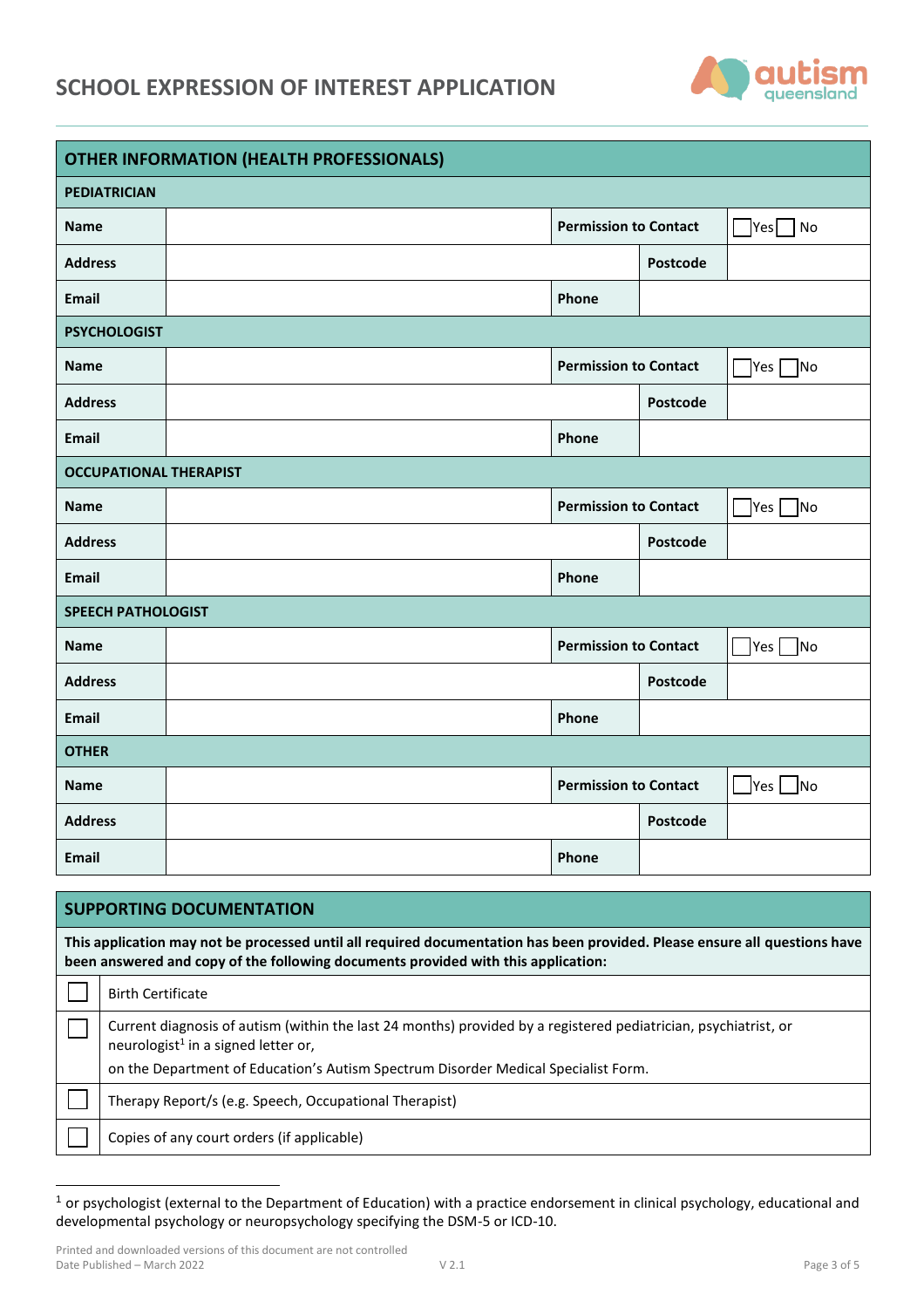

| <b>SUPPORTING DOCUMENTATION</b>                                                                                                                                                                                                                                                                                                                                                                                                                                                                                                                                                                                                         |  |  |  |  |
|-----------------------------------------------------------------------------------------------------------------------------------------------------------------------------------------------------------------------------------------------------------------------------------------------------------------------------------------------------------------------------------------------------------------------------------------------------------------------------------------------------------------------------------------------------------------------------------------------------------------------------------------|--|--|--|--|
| For students already attending school:                                                                                                                                                                                                                                                                                                                                                                                                                                                                                                                                                                                                  |  |  |  |  |
| Proof of EAP Verification Status (AIMS record or confirmation letter showing review dates if applicable)                                                                                                                                                                                                                                                                                                                                                                                                                                                                                                                                |  |  |  |  |
| <b>Current School Report</b>                                                                                                                                                                                                                                                                                                                                                                                                                                                                                                                                                                                                            |  |  |  |  |
| Current School Personalised Learning Plan (PLP)/ICP or similar                                                                                                                                                                                                                                                                                                                                                                                                                                                                                                                                                                          |  |  |  |  |
| Behaviour Support Plan (if applicable)                                                                                                                                                                                                                                                                                                                                                                                                                                                                                                                                                                                                  |  |  |  |  |
|                                                                                                                                                                                                                                                                                                                                                                                                                                                                                                                                                                                                                                         |  |  |  |  |
| <b>DECLARATION</b>                                                                                                                                                                                                                                                                                                                                                                                                                                                                                                                                                                                                                      |  |  |  |  |
| I, the legal guardian, request the child named above to be considered for enrolment in the Autism Queensland School<br>program and have the legal authority to do so. I confirm:                                                                                                                                                                                                                                                                                                                                                                                                                                                        |  |  |  |  |
| All relevant supporting documents have been forwarded to Autism Queensland with this signed application form.                                                                                                                                                                                                                                                                                                                                                                                                                                                                                                                           |  |  |  |  |
| I will attend a meeting with my child and the Principal or Delegate to be considered for enrolment.                                                                                                                                                                                                                                                                                                                                                                                                                                                                                                                                     |  |  |  |  |
| If my child is offered enrolment, I will complete any additional relevant documents prior to my child beginning<br>enrolment.                                                                                                                                                                                                                                                                                                                                                                                                                                                                                                           |  |  |  |  |
| <b>Collection &amp; Storage of Personal Information:</b>                                                                                                                                                                                                                                                                                                                                                                                                                                                                                                                                                                                |  |  |  |  |
| I understand that Autism Queensland collects and records relevant personal information that is stored and managed in<br>Autism Queensland's secure database in accordance with Autism Queensland's Privacy Policy (available at<br>www.autismqld.com.au). I also understand to facilitate the collection and storage of relevant data, clients must be<br>registered with Autism Queensland. By completing and returning this application, I am giving Autism Queensland<br>permission to use the information provided to register the child as a client of Autism Queensland in accordance with<br>Autism Queensland's Privacy Policy. |  |  |  |  |
| I authorise Autism Queensland to obtain and provide information from/to the individuals/agencies/organisations listed<br>with permission to contact in this Expression of Interest Application. This permission will remain until revoked in<br>writing.                                                                                                                                                                                                                                                                                                                                                                                |  |  |  |  |
| By signing below, I understand that my child will become a Registered Client of Autism Queensland (if not already<br>registered) and I agree to all terms and conditions indicated on this form.                                                                                                                                                                                                                                                                                                                                                                                                                                        |  |  |  |  |
| <b>PARENT/GUARDIAN 1:</b><br><b>PARENT/GUARDIAN 2.</b>                                                                                                                                                                                                                                                                                                                                                                                                                                                                                                                                                                                  |  |  |  |  |

| <b>PARENT/GUARDIAN 1:</b> | <b>PARENT/GUARDIAN 2:</b> |
|---------------------------|---------------------------|
| Signature:                | Signature:                |
| Name:                     | Name:                     |
| Date:                     | Date:                     |

Personal and sensitive information collected on this form will be retained and used for the purpose of providing you with Autism Queensland Limited's services and providing information about these services. It may also be used for other purposes such as providing you with information about other services and events, to meet our requirements for government funding in providing services, to monitor and evaluate existing services and plan for future services or for research purposes. Without this information Autism Queensland may be unable to provide you with its service. The information collected on this form will only be used by Autism Queensland and will not be disclosed to any other person or organisation unless we have your consent or we are permitted by law. If you wish to access or seek correction of your personal information or make a complaint about our handling of your personal information please see Autism Queensland's Privacy Policy, at [www.autismqld.com.au](http://www.autismqld.com.au/) or phone (07) 3273 0000. **Save Form Print Form Clear Form**

## *'APPENDIX: ENROLMENT AT AUTISM QUEENSLAND SCHOOL' next page*